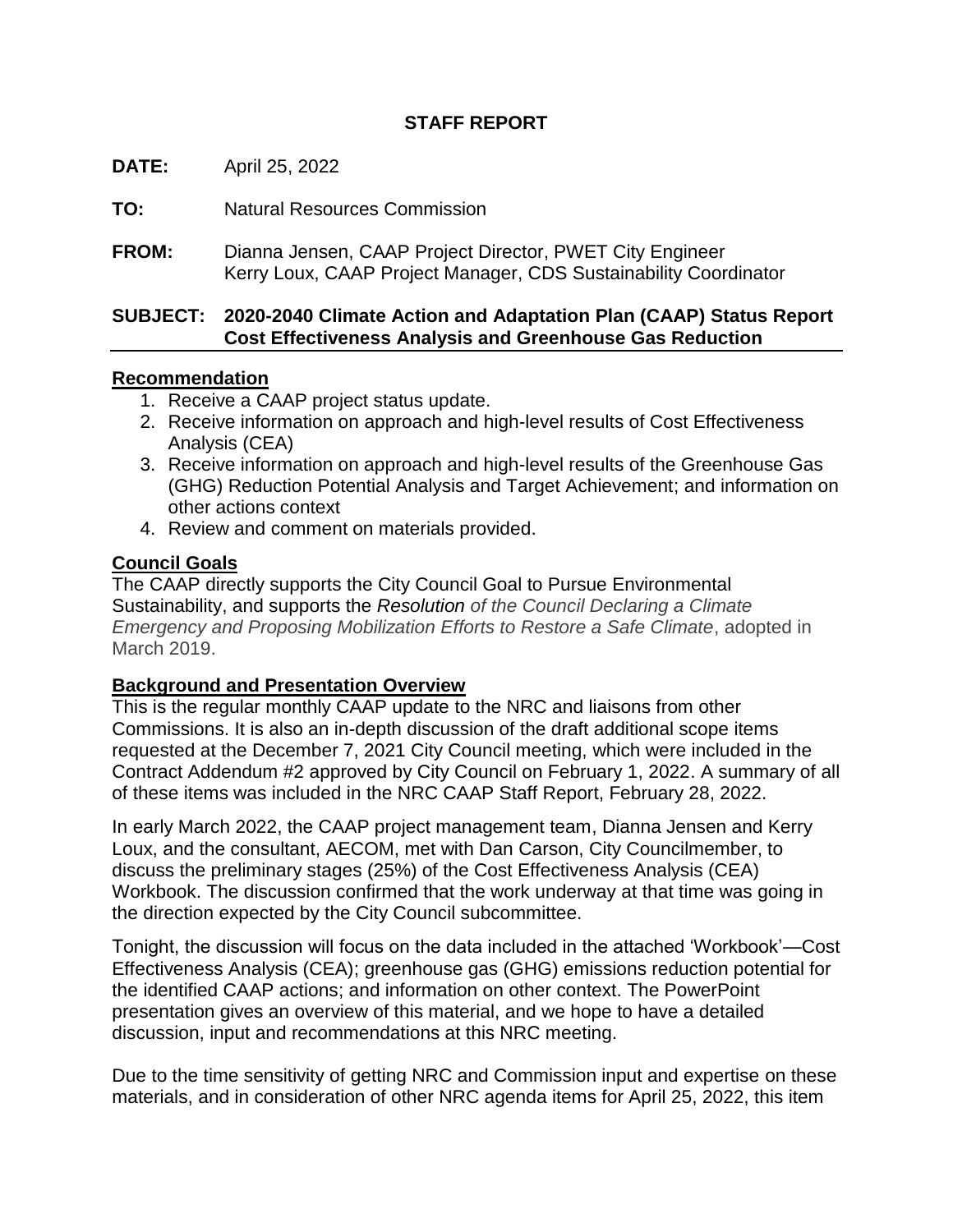will be held to a time certain of two hours. If additional time is needed for further discussion, or to receive updated information from the consultant or staff project management team based on discussion and feedback from this meeting, we will ask the NRC to continue the discussion to a Special Meeting in early May.

Josh Lathan of AECOM will provide an overview of the data related to GHG reduction potential and analysis of 2030 and 2040 target achievement. This will include discussion of two possible approaches to three of the Building Energy and Design actions voluntary action vs. mandatory or required (ordinance) implementation, which have a significant impact on target achievement.

Emily Schwimmer of AECOM will provide a CEA overview, with a primer on how to use the Workbook, along with an example of data in one of the actions.

Diana Edwards of AECOM will address other actions context information, such as the top actions related to co-benefits and to climate hazards addressed.

Even though the PowerPoint identifies the top actions in these various areas for discussion purposes, we are not asking the NRC to identify top actions at this point. Time will be provided after each presentation section for clarifying questions. Please be prepared with clarifying questions only, and save discussion until the appropriate time at the end of the CAAP item.

The Chair will open public comment at the end of the above presentations. Following public comment, the agenda allows for the NRC to have an hour or more for discussion.

#### **Technical Information**

#### **Overview of Workbook Information:**

For best use of the information, it is highly recommended to first become familiar the 'Read Me' tab at the bottom of the Excel file before starting to look at the data in the Workbook.

Note that while we expect that the data in the Workbook will be very helpful for making final decisions about what to include as priority actions in the CAAP, the CEA and GHG data does not give us 'answers' to which actions to select. Cost effectiveness findings provide just one data point and GHG reduction potential another for prioritizing actions and should be considered along with other criteria, including co-benefits, actions that offer specific benefits to lower-income households, climate hazards addressed, public acceptance, momentum or other factors.

We recognize that there are certain mitigation (M) actions that do not have data provided in the Workbook, given various factors and difficulty in assessing these actions for CEA and GHG reduction. These factors are included where appropriate. Of course, adaptation actions (A) are not included in this analysis. The NRC may want to discuss these mitigation actions with the consultant and City staff to determine if more effort to provide data should be made before bringing these materials to City Council on May 24.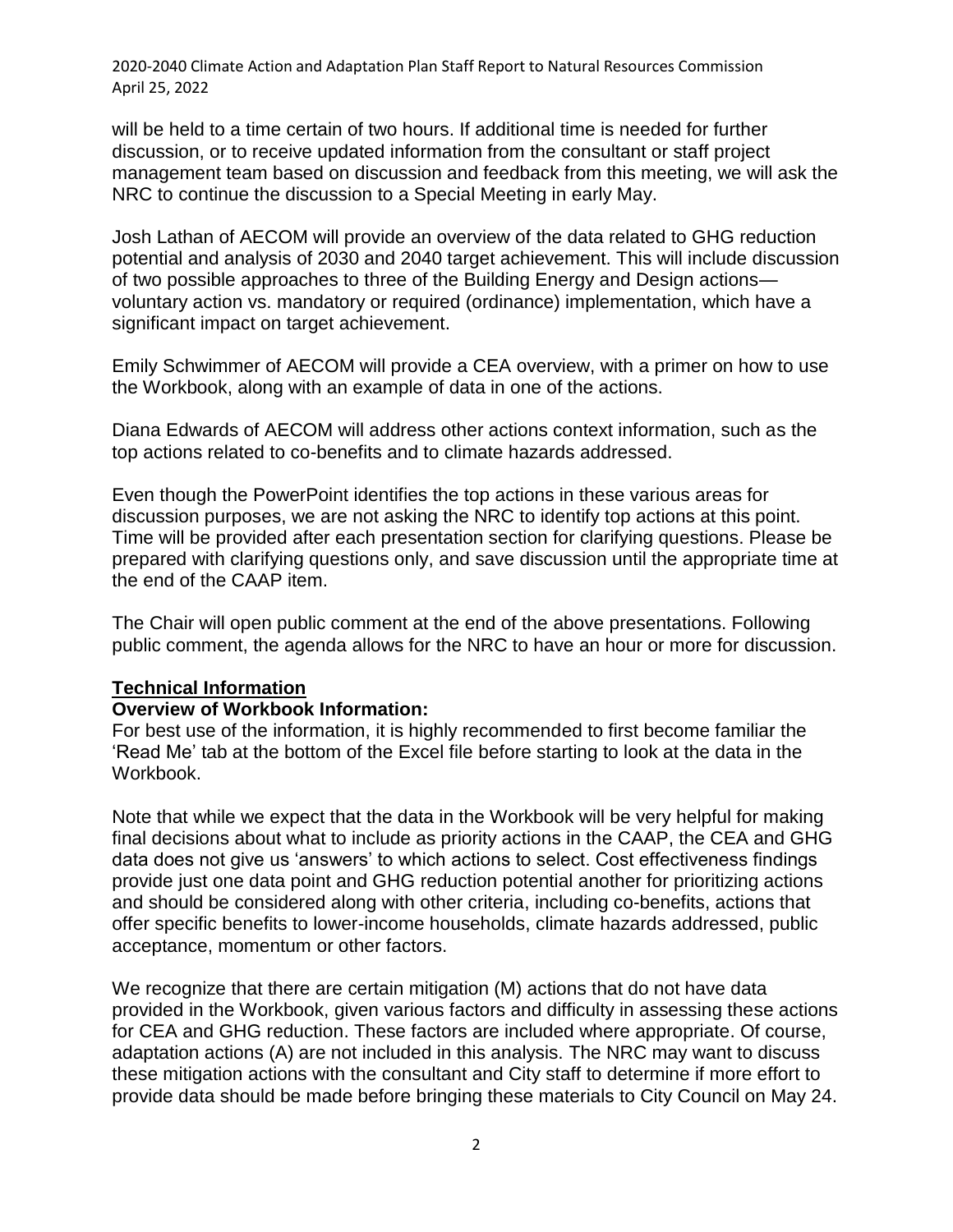However, the data that is provided on the remaining actions is detailed, precise, and will provide deep context for decisions on next steps for CAAP actions by policy makers.

#### **2030 and 2040 GHG Emission Targets:**

The data in the Workbook and the PowerPoint presentation show that the City of Davis will meet 2030 targets for GHG emissions reduction with mandatory actions. However, none of the data shows that the 2040 carbon neutrality target will be met with implementation of the current actions.

While this may be concerning, it is important to note that it is not unexpected. Addressing climate actions through implementation of the CAAP is necessarily an iterative process. As we approach the 2030 target, we will be monitoring, measuring, adjusting and updating the CAAP and the implementation actions to meet carbon neutrality by 2040. Emerging and evolving policies, opportunities, funding and technology may be available at the federal, state and local level to address GHG reduction between now and then. The City of Davis, in collaboration with regional and state partners, will be responsive to these changes and improved prospects for carbon sequestration and reduction.

Recommendations for regular 2020-2040 CAAP updates, monitoring and metrics of the implementation will be integrated into the CAAP document. The project management team recommends an interim CAAP review and update after two years (2023-24), and every five years following that (2028, 2033, 2038) to track progress and identify any course corrections needed to attain the interim goals at 2030 and community carbon neutrality by 2040. We have made a commitment to update the GHG Inventory every two years, which will provide regular 'checks' on the progress of carbon reduction. The last inventory was completed in April 2020; the additional transportation analysis was completed by Fehr and Peers in April 2021. The next GHG Inventory update is targeted to be completed by the end of 2022.

#### **GHG Quantification Approach:**

The California Air Pollution Control Officers Association (CAPCOA) Handbook for Quantifying Greenhouse Gas Mitigation Measures methodology was applied for analyzing most transportation actions, as well as water conservation and carbon removal actions. The Modified CAPCOA Handbook methodologies were applied for most building energy actions to reflect emissions forecast scenarios. High-level implementation assumptions defined aspects of actions to be quantified (outlined in Action Analysis Workbook) and reduction estimate results were compared to emissions forecasts by sub-sector to avoid over-estimation within entire sectors/sub-sectors.

#### **Cost Effectiveness Analysis:**

The cost effectiveness analysis estimates the cost for reducing one metric ton (MT) of carbon (CO2e) emissions. The methodology is derived from the California Air Resources Board (CARB) approach to the cost effectiveness analysis, as required under AB 32.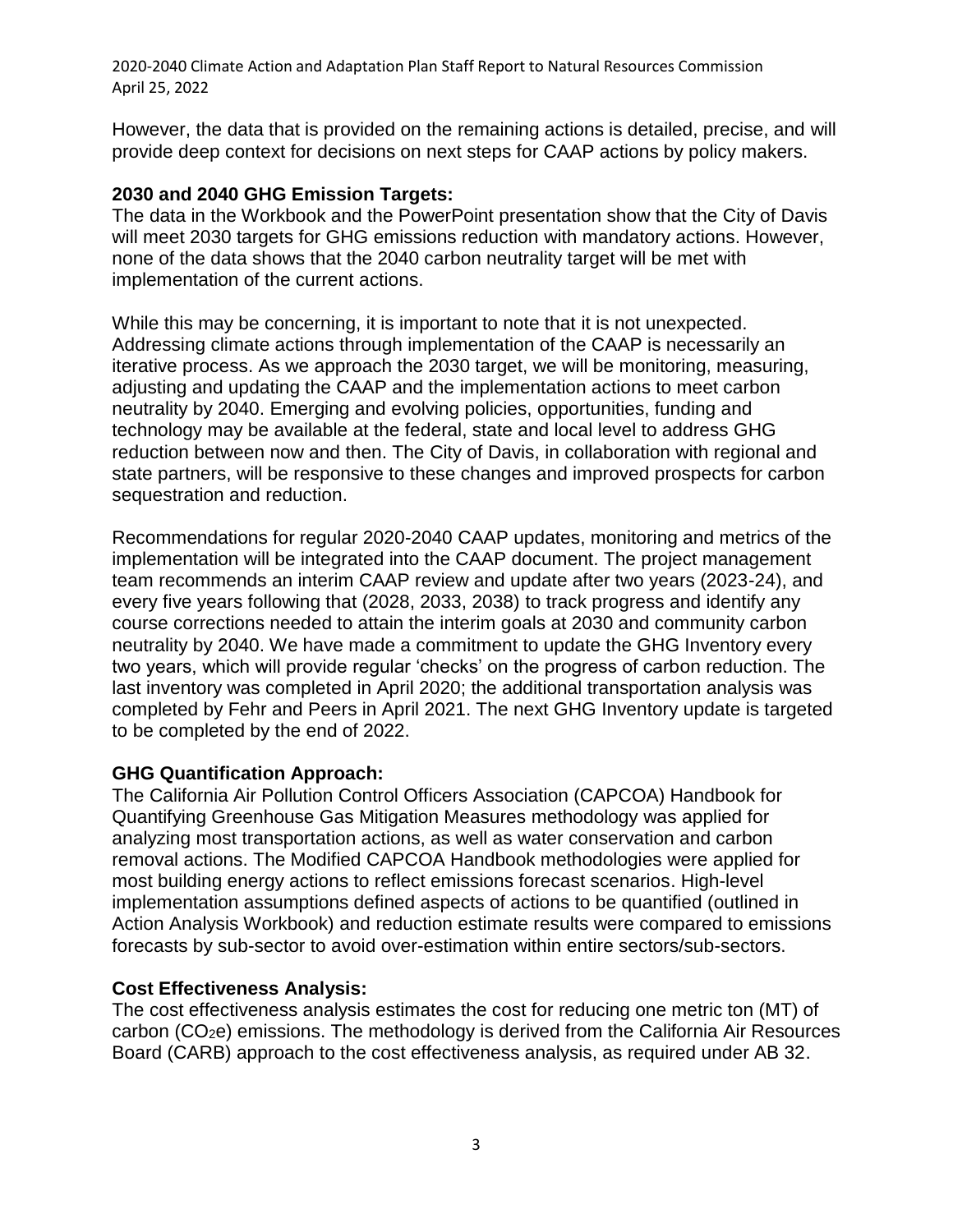Cost effectiveness findings provide just one data point for prioritizing actions and should be considered along with other criteria, including GHG reduction potential, co-benefits, and actions that offer specific benefits to lower-income households.

Importantly, this analysis considers total costs and savings incurred for implementing, operating and maintaining the action. Social costs/benefits are not included. It does not identify *who* pays for action implementation (e.g., the City vs. consumers) nor *who*  receives the savings (e.g., the City vs. consumers), although these factors are generally important when designing policy. In many cases, the payee and the savings recipient are different.

The following two charts addressing information in the Workbook are included in the PowerPoint presentation, and help to understand how to use the Workbook:

| Target Year (2030)<br><b>GHG Reductions</b><br>(MT CO <sub>2</sub> e/vr.) | <b>Annualized Capital</b><br>Cost(S)                             | Annual O&M Cost (\$) Annual Savings (\$)         |                                                                                                   | <b>Annual Net</b><br>Costs/Savings (\$)                                             | Cost per MT (\$/ton<br>based on combined<br>costs)                                                |
|---------------------------------------------------------------------------|------------------------------------------------------------------|--------------------------------------------------|---------------------------------------------------------------------------------------------------|-------------------------------------------------------------------------------------|---------------------------------------------------------------------------------------------------|
| <b>GHG</b> reductions in the<br>target year                               | Capital costs<br>associated with<br>implementing the<br>strategy | Costs of operating and<br>maintaining the action | Savings realized by<br>implementing the<br>strategy, usually<br>expressed as a<br>negative number | Total costs and the total Annual net<br>savings from<br>implementing the<br>action. | costs/savings divided<br>by the number of MT<br>CO <sub>2</sub> e/year of emission<br>reductions. |

| % of 2030 Total                                                      | % of 2040 Total                                                      | <b>Emissions Sub-</b>                                                                                                                                                                                                                                               | <b>Action</b>                                                                                                               | <b>Climate Hazard</b>                                                                                        | <b>Number of Climate</b>                                            | <b>Positive Co-benefit</b>                                                                                                                                                                                                                                                                                                                                                                                                                                                                                                                               | <b>Negative Co-</b>                                                                                                                              |
|----------------------------------------------------------------------|----------------------------------------------------------------------|---------------------------------------------------------------------------------------------------------------------------------------------------------------------------------------------------------------------------------------------------------------------|-----------------------------------------------------------------------------------------------------------------------------|--------------------------------------------------------------------------------------------------------------|---------------------------------------------------------------------|----------------------------------------------------------------------------------------------------------------------------------------------------------------------------------------------------------------------------------------------------------------------------------------------------------------------------------------------------------------------------------------------------------------------------------------------------------------------------------------------------------------------------------------------------------|--------------------------------------------------------------------------------------------------------------------------------------------------|
| Target                                                               | Target                                                               | sector Addressed                                                                                                                                                                                                                                                    | Interdependencies                                                                                                           | <b>Addressed</b>                                                                                             | <b>Hazards Addressed</b>                                            | Impacts                                                                                                                                                                                                                                                                                                                                                                                                                                                                                                                                                  | benefit Impacts                                                                                                                                  |
|                                                                      |                                                                      | and Relative<br><b>Reductions</b>                                                                                                                                                                                                                                   |                                                                                                                             |                                                                                                              |                                                                     |                                                                                                                                                                                                                                                                                                                                                                                                                                                                                                                                                          |                                                                                                                                                  |
| % of emissions<br>reduced toward<br>total 2030<br>reductions target. | % of emissions<br>reduced toward total<br>2040 reductions<br>target. | Identifies the<br>emissions sub-<br>sector each action<br>relates to, presents<br>the sub-sectors<br>contribution to total<br>2030 emissions, and $A1(a)$ and $A3(a)$ )<br>states the amount of<br>the sub-sector the<br>action will reduce in<br>2030 (e.g., 10%). | Describe how the<br>action is dependent<br>on or influences<br>other actions (e.g.,<br>potential overlap<br>between actions | Climate hazard(s)<br>that the action<br>addresses:<br><b>Extreme Heat</b><br>Drought<br>Flood<br>Air Quality | Count of how many<br>climate hazards<br>does the action<br>address. | Count of how many<br>positive co-benefits<br>the action has:<br>Air Quality & Public<br>Health<br>Equity & Inclusion<br>٠<br>Environmental<br>٠<br>Stewardship<br><b>Biodiversity/Natural</b><br>$\blacksquare$<br>Habitat<br>Job Create/Economic<br>$\blacksquare$<br>Water<br>$\bullet$<br>Conservation/Quality<br>Cost of Living<br>Reduction<br><b>Energy Resilience</b><br><b>Public Safety</b><br>$\bullet$<br><b>Quick Wins/Fast</b><br><b>Starts</b><br>Regional<br>Collaboration<br><b>Food Access/Security</b><br>& Local/Fresh<br>Agriculture | Count of how many<br>negative co-<br>benefits the action<br>has (i.e., increases<br>cost of living [B8,<br>D3], increases<br>inequity [B8, B10]) |